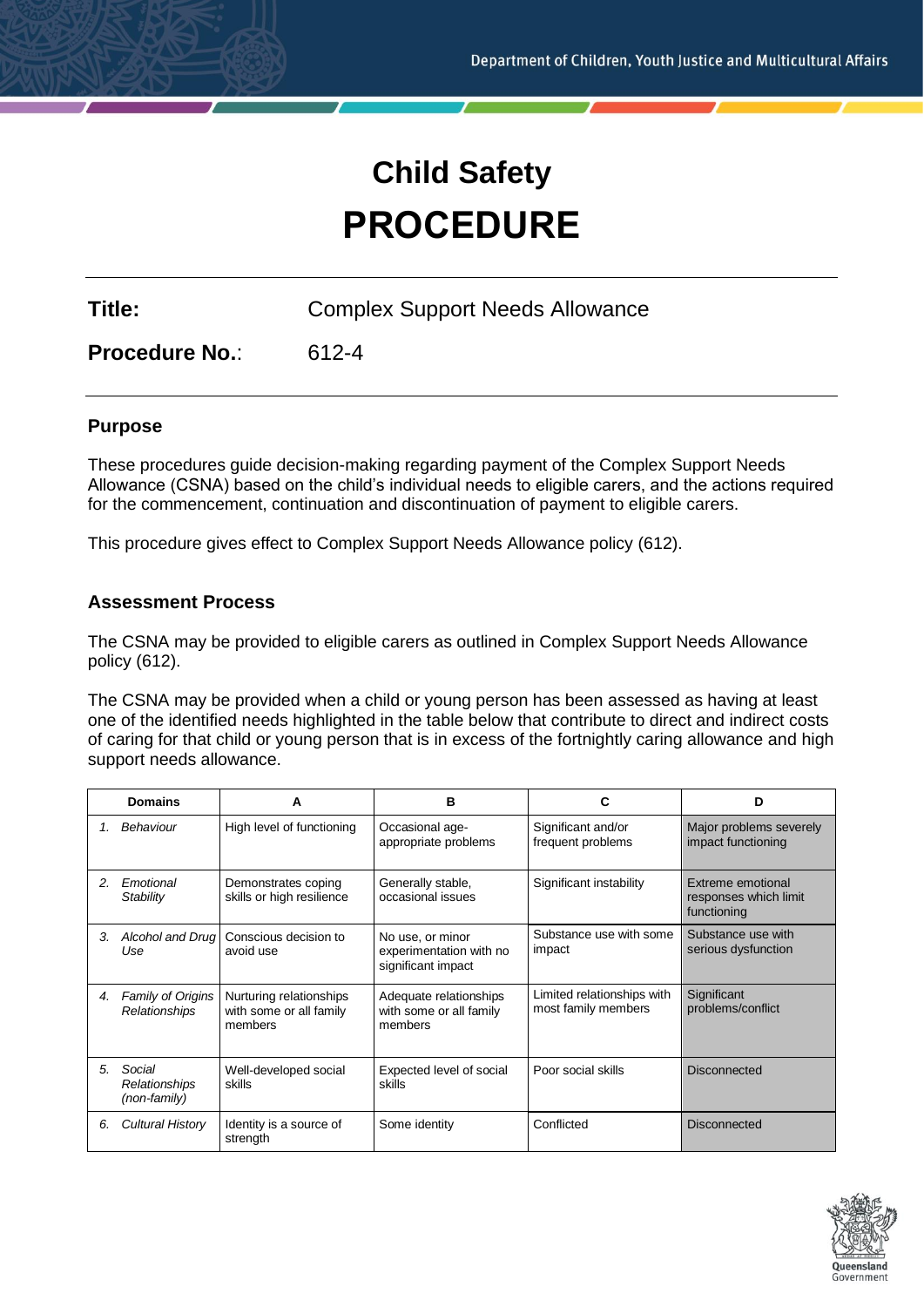|    | <b>Domains</b>                                             | А                                                                   | в                                                                  |                                                             | D                                                           |
|----|------------------------------------------------------------|---------------------------------------------------------------------|--------------------------------------------------------------------|-------------------------------------------------------------|-------------------------------------------------------------|
| 7. | <b>Physical Health</b>                                     | Healthy                                                             | No health issues                                                   | Some health issues<br>impact functioning                    | Major health issues<br>severely impact<br>functioning       |
| 8. | Child<br>Development and<br><b>Intellectual Ability</b>    | Above average<br>intelligence/development                           | Age-appropriate<br>intellectual<br>functioning/development         | Limited intellectual<br>functioning/<br>developmental delay | Severely limited<br>intellectual<br>functioning/development |
| 9. | Education/Vocati<br>on/Employment                          | Exceptional performance                                             | Satisfactory performance                                           | Some school/vocation/<br>employment problems                | Severe school/vocation/<br>employment problems              |
|    | 10. Additional<br><b>Identified Child</b><br>Strength/Need | Exceptional strength                                                | Good/adequate<br>functioning                                       | Some need                                                   | Significant need                                            |
|    | 11. Life Skills (for<br>$YP15+$                            | Advanced life skills                                                | Age-appropriate life skills                                        | Lacks some age-<br>appropriate life skills                  | Significantly limited life<br>skills                        |
|    | 12. Relationship with<br>Carer Family                      | Nurturing relationships<br>with some or all carer<br>family members | Adequate relationships<br>with some or all carer<br>family members | Limited relationships with<br>most carer family<br>members  | Significant<br>problems/conflict                            |

In circumstances where a SDM: strengths and needs assessment cannot be completed, the Practice Resource: Support levels and behaviour characteristics can be used to determine a child's strength and needs based on the information available. This applies to children and young people subject to a long-term guardianship order to a suitable person or subject to a permanent care order.

CSNA may also be considered for a child or young person if there are regular and ongoing child related costs associated with meeting the child's needs, which may total the amount received through the CSNA. For example, where a carer is regularly submitting reimbursements for regular appointments, transport or lessons etc. consider meeting the costs through CSNA rather than CRC reimbursements.

# **Levels of CSNA**

There are three levels of CSNA. Children who meet the eligibility criteria for the CSNA may be eligible for the CSNA, level 1. The decision regarding whether a greater level of CSNA is provided is based on an assessment of the financial impact of the child's needs.

# **Scope of allowance**

# **Disability supports under the National Disability Insurance Scheme**

CSNA cannot be provided to meet costs that are being met by the National Disability Insurance Scheme.

The NDIS funds the reasonable and necessary disability support needs of eligible children with disability. *[The Applied Principles and Tables of Support](https://csywintranet.root.internal/service-delivery/child-safety/disability-support/ndis-information-child-safety)* outlines the principles to determine the responsibilities of the NDIS and other service systems outlines the disability supports the NDIS should be expected to pay for eligible children in care.

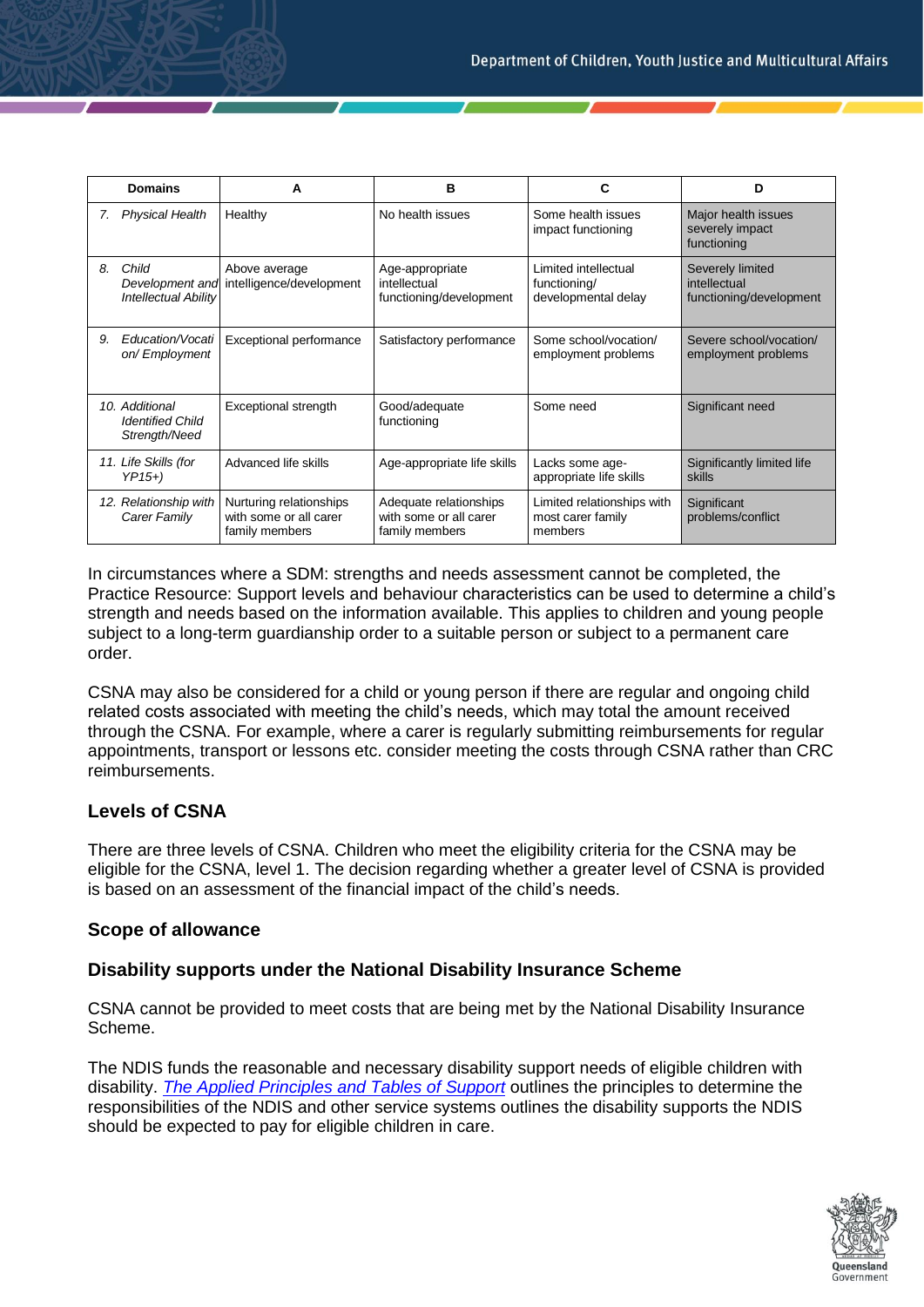# **What the CSNA is to cover when applied**

The CSNA will be paid in addition to the fortnightly caring allowance and high support needs allowance at one of three levels.

It is expected that the CSNA will cover the full range of ongoing costs covered by the high support needs allowance, however it is paid for children whose complex or extreme needs result in greater direct and additional indirect care costs to the carer, due to more costly expenses, a wider range of expenses, and/or a greater frequency of expenses.

The CSNA is also expected to cover ongoing costs associated with the child's medical needs, transport, recreation and leisure, skills development and family contact where these costs are not met through alternate funding streams (e.g. Medicare, National Disability Insurance Scheme). Examples of such costs are:

# **Medical/disability**

- regular consultation with and treatment by general practitioners
- pharmaceuticals prescribed by a medical practitioner
- non-prescribed treatments for an ongoing medical condition or disability that are recommended by a medical practitioner
- allied health treatment, such as physiotherapy, occupational therapy and speech therapy, as recommended by a health professional
- treatment for a disability or mental health condition, as recommended by a health professional
- vaccinations and immunisation
- mobility aids or specialised medical equipment recommended by a general practitioner, specialist or other qualified professional (not covered by the National Disability Insurance Scheme)
- specialised meal supplements for a stabilised or permanent functional disability
- other health products such as head lice and scabies treatment.

# **Transport**

- all public transport costs
- additional mileage (in excess of the 250km covered by the fortnightly caring allowance), to a reasonable amount depending on the rate of CSNA paid and the extent of other costs being met by the allowance.

#### **Recreation and leisure**

- ongoing expenses associated with a child's recreational activities and/or hobbies
- ongoing costs of equipment and fees associated with participating in sport and leisure activities
- ongoing costs associated with an identified strength or other area of excellence, including sports activities.

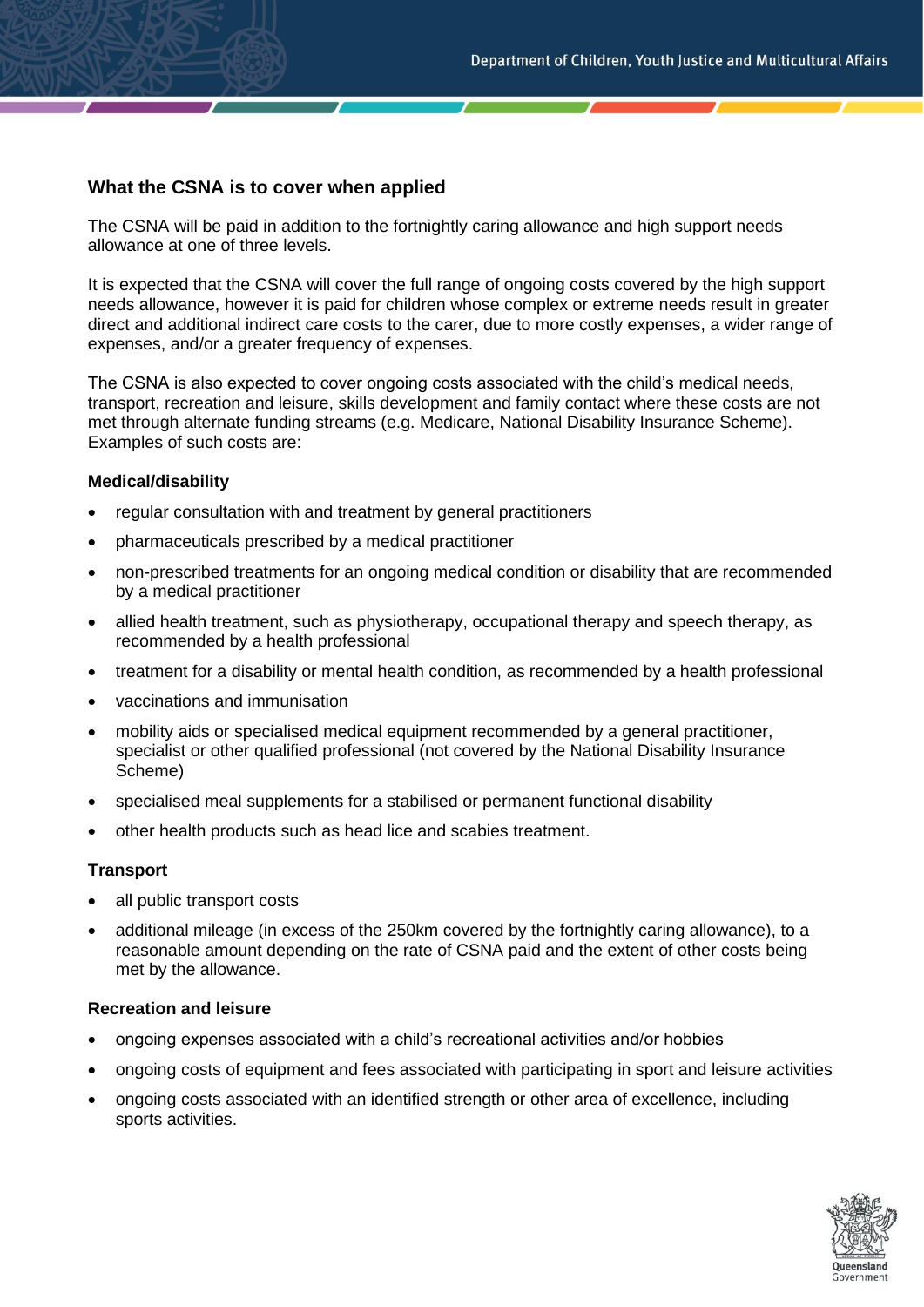# **Skill development**

• activities identified as part of an approved case plan with a focus on skill development.

### **Family contact**

• costs associated with family contact visits (for example, any meals that may be required for the child or young person during the contact, or specific outing costs), life history activities and gifts from the child or young person to significant persons for specific occasions.

#### **Additional indirect costs**

- household maintenance (e.g. cleaning and gardening services)
- laundry and bedding costs
- assistance with meal preparation.

# **Apply for the CSNA**

# **Application for a children in care**

When a child safety officer has undertaken an assessment of the child's strengths and needs and has identified that the child meets the criteria for CSNA the child safety officer can apply for the CSNA by completing the [Complex Support Needs Allowance \(CSNA\) Application Form.](https://cyjmaintranet.root.internal/forms-templates/service-delivery/child-safety/foster-kinship-care)

In addition, the carer can also request the CSNA by asking the child safety officer verbally or via email.

If a carer requests the CSNA the child safety officer will arrange a placement meeting to discuss the request and make an assessment of the child's current support needs and the support options available for the child. The assessment includes a review of the child's strength and needs using the SDM: child's [strengths and needs assessment,](https://www.csyw.qld.gov.au/_assets/custom/childsafety/scripts/practice-manual-redirect.ashx?alias=sdmchildstrengths) if required. The assessment will be informed by advice provided by the carer and supporting evidence including specialist disability assessment report, medical reports and/or other professional reports, if available.

Following the meeting the child safety officer will submit the application for CSNA form for approval by the child safety service centre manager.

# **Application for children subject to a long-term guardianship order to a suitable person**

Long-term guardians can request provision of the CSNA verbally or via email.

If a long-term guardian requests the CSNA, the child safety officer, senior team leader or senior practitioner will arrange a meeting to discuss the guardian's request and to make an assessment of the child's current support needs and the support options available for the child. The outcomes of discussions with the long-term guardian will be recorded as a case note in the child's file.

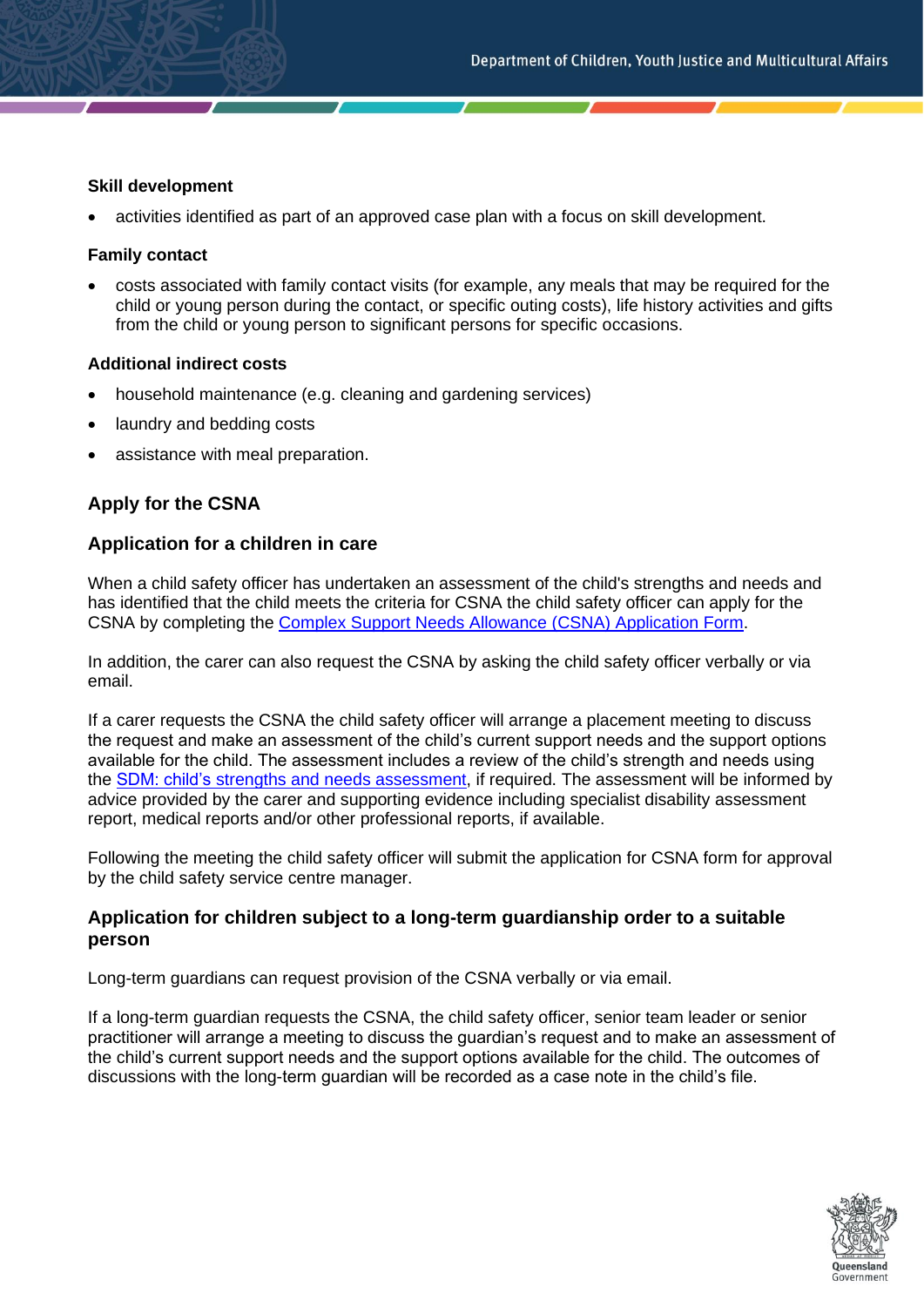Long-term guardians may provide evidence such as a specialist disability assessment report, school reports or assessments, medical reports and/or other professionals reports to support the application for high support needs allowance.

The child safety officer will complete the application for Complex Support Needs Allowance and submit for approval by the child safety service centre manager.

### **Application for children subject to a permanent care order**

Permanent guardians can request the CSNA by contacting a child safety officer, senior team leader or senior practitioner. The child safety officer, senior team leader or senior practitioner will arrange a meeting to discuss the guardian's request and to make an assessment of the child's current support needs.

The permanent guardian will need to provide evidence to support the application such as a specialised disability assessment report, school reports or assessments, medical reports and/or reports from other professionals.

The child safety officer will submit the application for CSNA for approval by the child safety service centre manager for a maximum period of six months.

#### **Assessment**

The assessment for the CSNA will be informed by the SDM strength and needs assessment and any other assessment undertaken by the care service or other professionals.

For cases where an SDM strength and needs assessment cannot be completed, the *Practice Resource: Support Levels and Behaviour Characteristics* can be used to determine a child's strength and needs based on the information available.

Where supporting evidence has been provided such as specialist disability assessment report, school reports or assessments, medical reports and/or other professional reports, the supporting evidence must be considered to inform the assessment.

The child safety officer, senior team leader or senior practitioner is responsible for completing the complex support needs allowance application form (with assistance from business support staff, as appropriate), however if the child is placed with a care service, the form must be completed in partnership with a staff member of that service. The process of assessing the provision of complex support needs allowance for a guardian is the same as for a foster or kinship carer.

A member of the placement services unit may also be consulted, where the unit has an active role in supporting the carer or coordinating the placement in partnership with a care service.

The assessment should take into account the additional costs presented to the carer as a result of caring for the child, that exceed the fortnightly caring allowance and high support needs allowance. The carer's financial circumstance, including income and the receipt of Commonwealth benefits, will have no bearing on decision making.

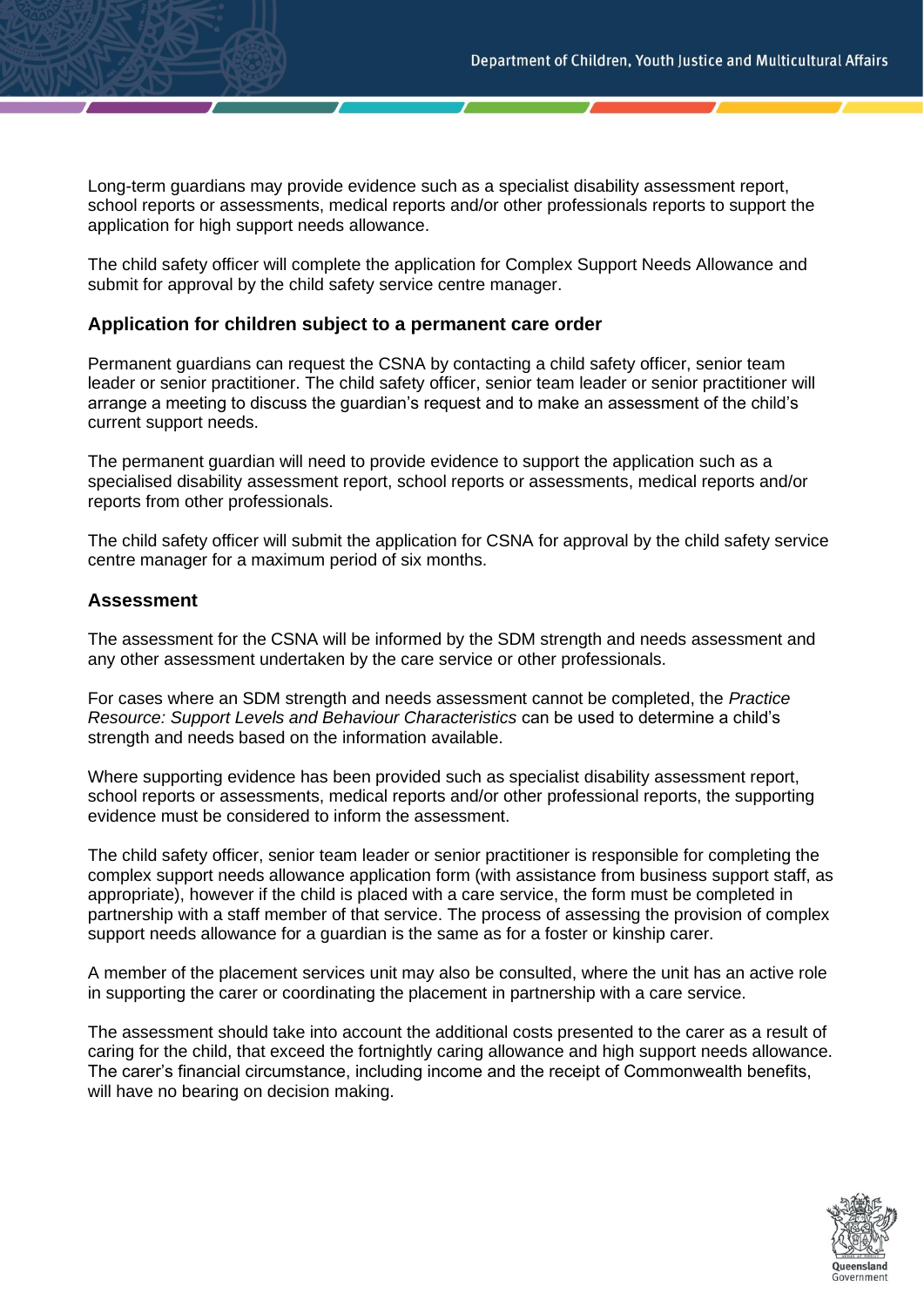The assessment should also consider the following:

- the longevity and frequency of the expected additional cost
- other support options available or being provided, for example by a care service, which may mitigate the financial impact on the carer's household.

The outcome of the assessment will be a realistic evaluation of the expected total costs over the period for which the CSNA is being considered, or over the coming 12 months if an indefinite period is being considered.

To determine the level which will be provided, average the fortnightly costs over the approved period. If the estimated average falls between two of the levels, the higher level should be paid. For example, if the additional costs to the carer are approximately \$200 per fortnight above the amount provided by the fortnightly caring allowance and the high support needs allowance, the CSNA should be provided at the level that fully covers these costs.

In making the assessment, use the [Complex Support Needs Allowance \(CSNA\) Application Form](https://cyjmaintranet.root.internal/forms-templates/service-delivery/child-safety/foster-kinship-care) for prompts and to document the process.

The manager of the child safety service centre can approve payment of the CSNA at one of three levels, in accordance with the appropriate financial delegations and standards.

The current rates of payment for the three levels are available on the Queensland Government website: [https://www.qld.gov.au/community/caring-child/foster-kinship-care/information-for](https://www.qld.gov.au/community/caring-child/foster-kinship-care/information-for-carers/money-matters/carer-allowances)[carers/money-](https://www.qld.gov.au/community/caring-child/foster-kinship-care/information-for-carers/money-matters/carer-allowances) [matters/carer-allowances](https://www.qld.gov.au/community/caring-child/foster-kinship-care/information-for-carers/money-matters/carer-allowances)

# **Duration**

The duration for which provision of the CSNA is required for a child in care will be determined by the type of needs for which the allowance is provided, and their expected longevity. For example, where a child has suffered an accident and requires additional medical and physical care for a limited time period, the end date will reflect medical advice regarding the course of treatment and expected period of recovery.

The CSNA may be approved for an indefinite period of time where a child has been assessed as having an ongoing disability, medical or psychological condition. For a child subject to a permanent care order, the manager can approve CSNA for a maximum period of six months.

The outcome of the Child Strengths and Needs Assessment and other supporting information, will be provided with the application for Application for CSNA for approval by the child safety service centre manager. The form must outline the timeframe for the provision of the CSNA.

# **Approval**

Approval for the CSNA will be sought from the child safety service centre manager by submitting the Application for CSNA form and attaching the approved Child Strengths and Needs Assessment.

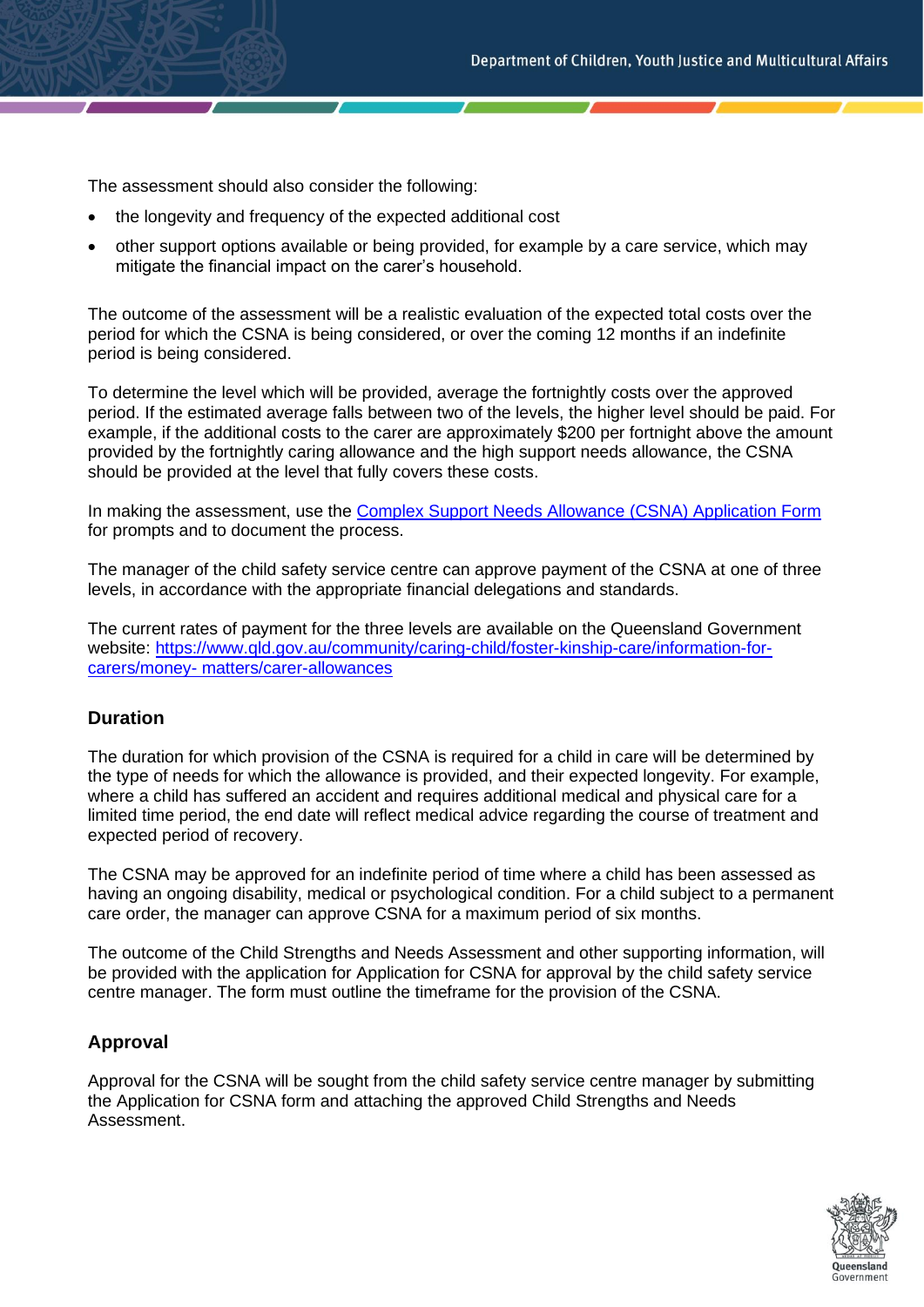Where a child meets the eligibility criteria, the manager of the child safety service centre may approve payment of the CSNA either for a specified period of time or indefinitely as determined by the child's strength and needs assessment.

Decisions about the period of time the CSNA is provided are based on consideration of the child's assessed needs and the period of time in which they are likely to have a financial impact on the carer's household.

However the manager of the child safety service centre cannot approve payment the CSNA to a permanent guardian for a period greater than six months.

# **Review**

The CSNA will be reviewed every twelve months.

The review does not apply for children subject to a permanent care order as the high support needs allowance can only be paid for a maximum period of six months.

Where a child has a National Disability Insurance Scheme plan approved, the CSNA must be reviewed in consultation with the care team to avoid duplication of costs funded through the CSNA and the child's National Disability Insurance Scheme plan.

If a child for whom the CSNA has been approved changes placement, the child's new carer will receive the allowance until a review of its continued need is conducted.

# **Administer the CSNA:**

To commence payments of the CSNA:

- ensure placement dates are entered into ICMS
- complete the Application for CSNA form and attach the approved form to the placement event
- enter the start and end dates of payment into the high and CSNA grid in the Details screen of the Child profile in Carepay
- submit the task for approval.

The commencement date for payment of the CSNA will be the date of approval, unless back-dated payments have been approved. The end date will be the end of the period for which provision of the CSNA has been approved. If the CSNA has been approved for an indefinite period of time for a child in care, the end date will be the expiry date of the child's current order (including where the child is subject to an order granting long-term guardianship to a suitable person).

To discontinue payment of the CSNA, in Carepay edit the end date of the current high and CSNA grid entry to reflect the date the CSNA is to cease.

The CSNA is paid fortnightly in arrears and cannot be paid in advance.

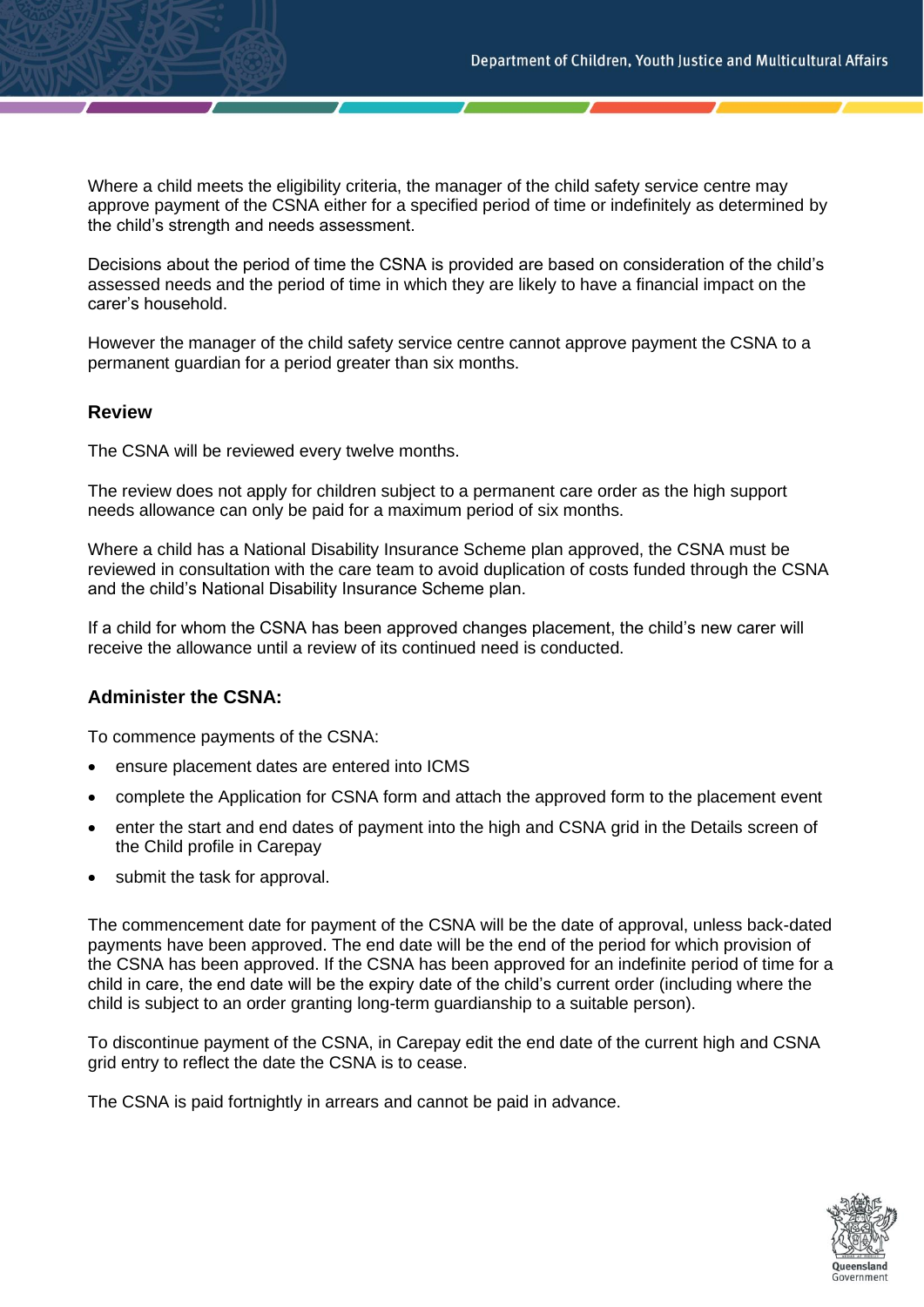When a child transitions from one placement to another, the CSNA will be paid to the child's new carer until the scheduled end date or next scheduled review.

Carers are not required to provide receipts demonstrating the expenditure of the allowance.

Long-term guardians in receipt of the CSNA are required to advise the department if the child leaves their direct care.

# **Dual payments**

When dual payments are made for respite placements, in accordance with policy 289 Dual Payment of Carer Allowances, both the primary carer and respite carer will receive the CSNA, on a pro rata basis, for the period of time that the child is in the respite placement. The Carepay system will automatically apply the CSNA to both the primary carer and respite carer where dual payments are approved.

# **Other Child Safety Services payments**

The CSNA will be paid in addition to the payment of both the Fortnightly caring allowance and the HSNA. The HSNA will automatically be paid where payment of the CSNA is approved and recorded for payment in the Carepay system. The procedure for approving and commencing payment of the high support needs allowance does not apply.

Where the direct and additional indirect care costs associated with caring for a child exceed the upper rate of the CSNA, the carer may be eligible for further assistance through child related costs, in accordance with the relevant policies and procedures, and at the discretion of the child safety service centre manager.